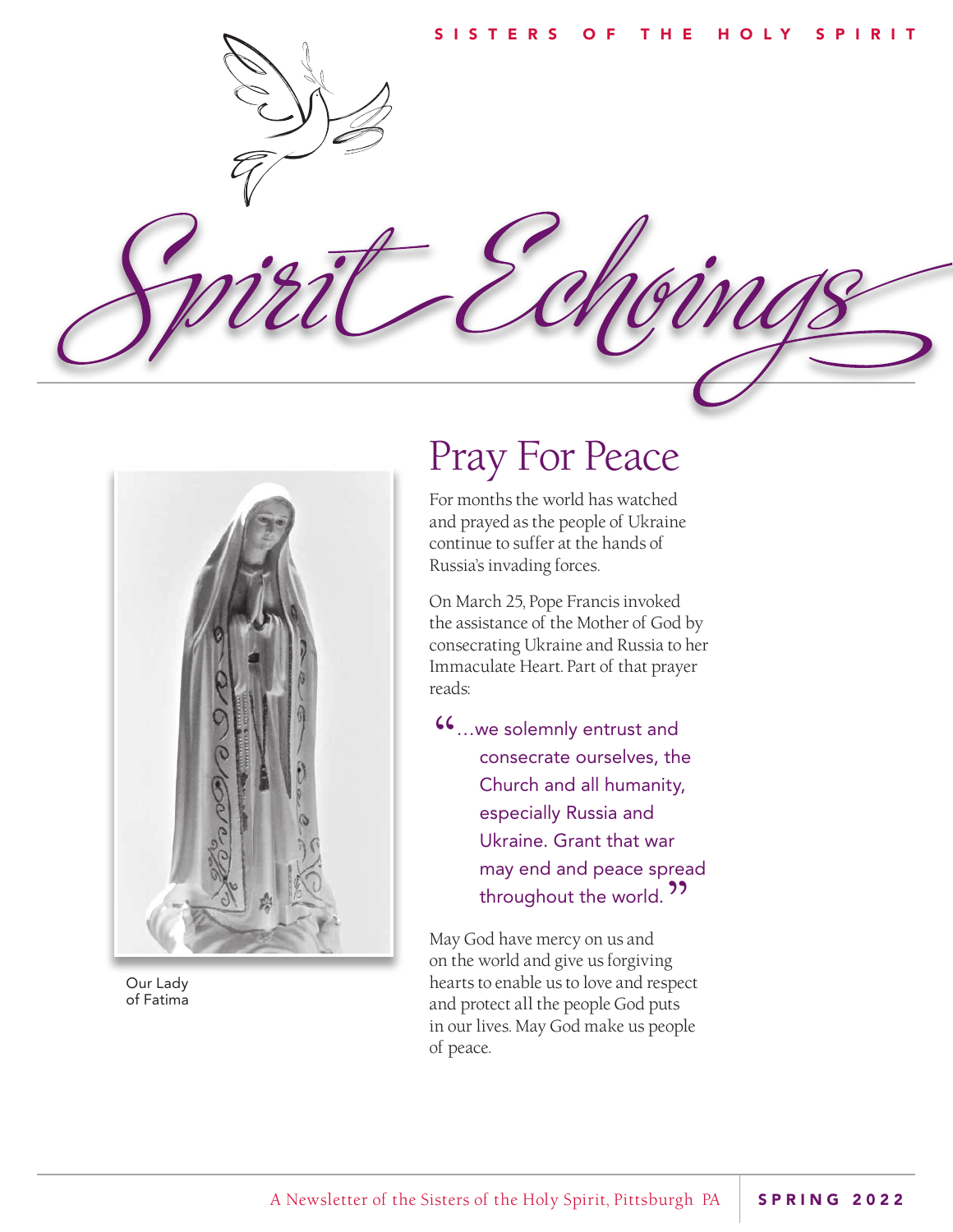# from Sister Grace



Sister Grace Fabich, SHS General Superior

#### Life has been good to me and continues to be so.

## Moments to Memories

A wise person once said, "We often do not know the true value of a moment until it becomes a memory." This summer brings an end to my years in administration at Sisters of the Holy Spirit. I have to admit that I have learned much, been supported by the Sisters and many loving persons, made mistakes, lived with reality and questions, and always knew the support and guidance of the Holy Spirit. Life has been good to me and continues to be so.

We, Sisters of the Holy Spirit, face the future, the good along with the heartaches. While as we look forward to our new Motherhouse, we sadly face the leveling of our current Motherhouse, a large building over a hundred years old. Many memories of those years, some good, some not so good, will come alive again as we move from a five story building into a two story one. The persons, the stories, the events stand loud and clear in our minds and in our hearts.

Our new home will be simple. There will be a residential area, a living and office area, and a chapel. We have several months yet before the building, the demolition, and the site work are complete. During that time, clearing this Motherhouse keeps us busy and time passes quickly.

I ask many blessings for all who read these words and whose lives have touched and continue to touch each of ours.

May the Holy Spirit be a constant companion for each one, a teacher of life, and a recipient of God's unique and powerful touch. May beautiful memories touch your day.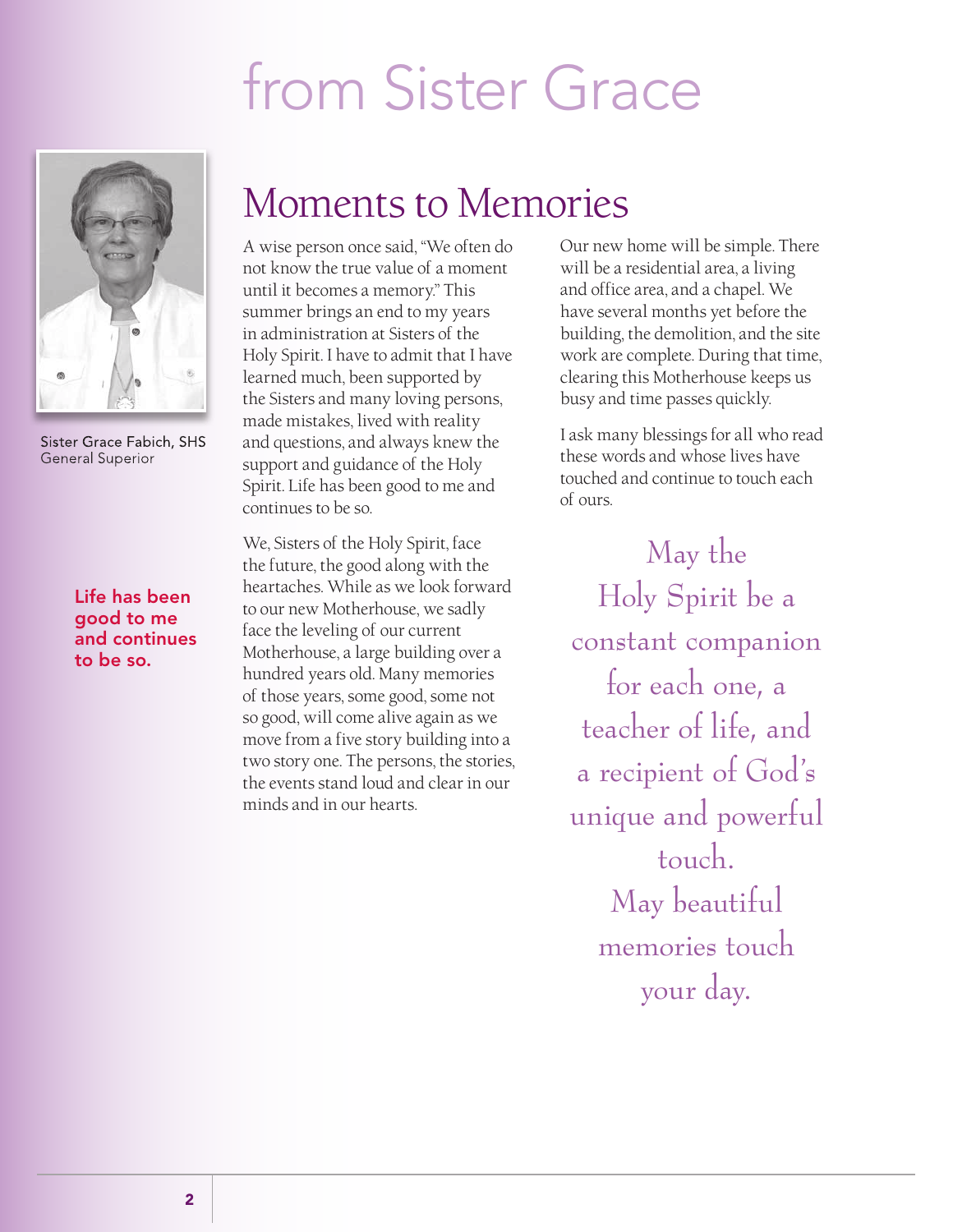## When Life Presents Challenges

Some years ago, Father Cornelius Rijk said, "Living in a secular world we begin to understand that life itself is a pilgrimage in which we travel, seek and search spiritually. Life is an openness and willingness to follow the Lord, to travel a new way to fresh encounters with God."

Certainly these past several years have proved to be challenges of various kinds: a worldwide

pandemic, war, isolation, loss of loved ones and sufferings of many kinds. And yet with all of this we find ourselves called to "fresh encounters with God" and a willingness to follow the Lord as we travel new ways. Our hope is in the Lord our God, and it is to God that we turn in prayer for guidance and help.

Throughout this pandemic, Sisters have prayed and found creative ways to be open to ways of encountering God. Sister Mary John Cook reported that the "smiling faces of former students who are now enrolled in schools due to the closing of Saint Maria Goretti School, helped to lighten the burden of the pandemic for her and for some students as they could enjoy a weekly math class at Saint Maria Goretti Convent!"



Every Friday evening was an enjoyable time for the students, some actually needing assistance in math, and a few who just needed to share conversation. Sister John said, "I loved the fact that I could offer educational assistance as well as a time of relaxation and support for the students." And, although the pandemic has waned somewhat, students continue to reunite weekly with each other at the convent.

In addition to tutoring, Sister's time was also given to three elderly women who needed to share their loneliness and at times their moments of depression. Solutions to those needs varied from inviting them to assist her at school in cleaning out lockers, cupboards, etc., to talking with them on the telephone and being a support for them in their being isolated.

continued on next page

Sister Mary John and student.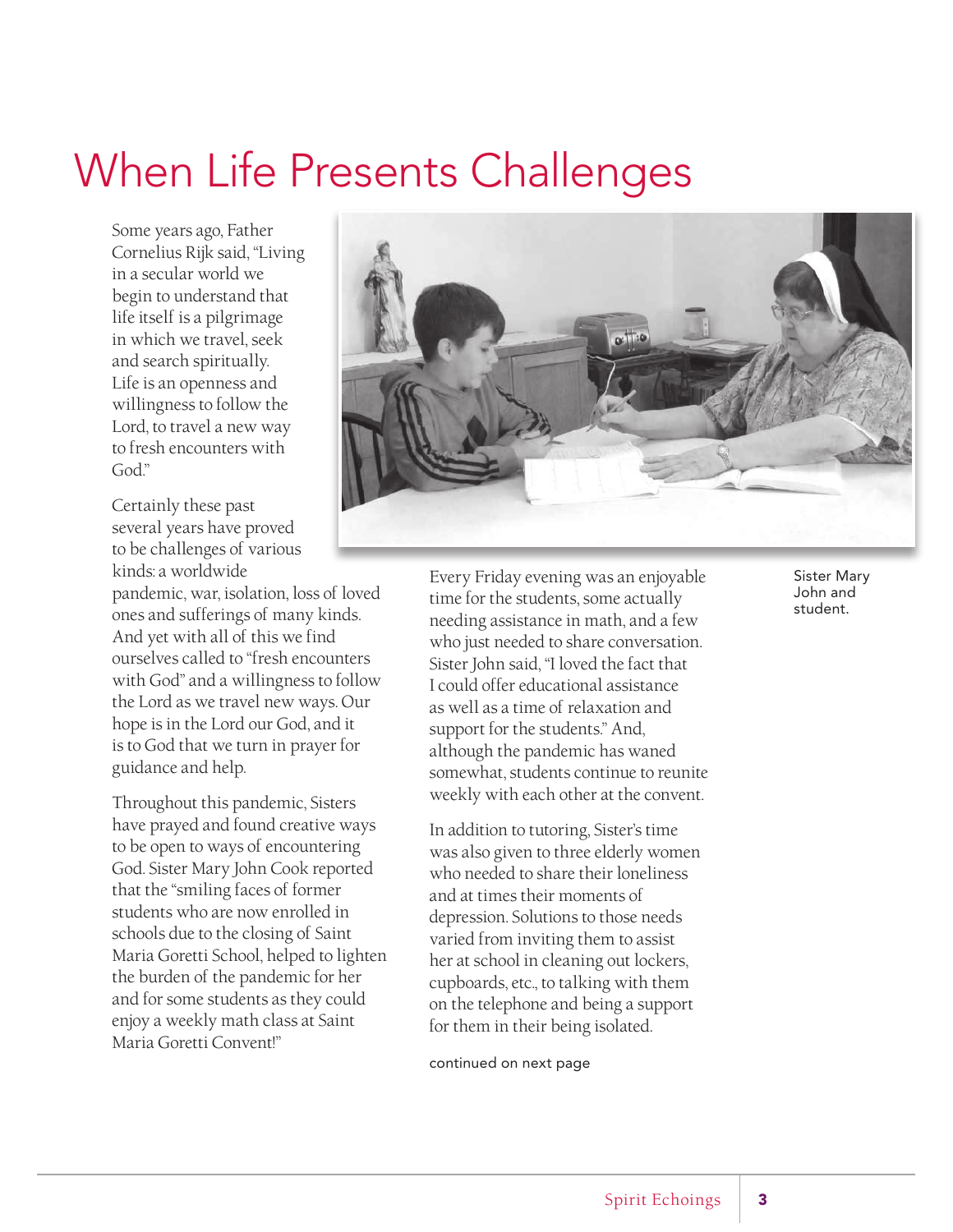#### When Life Presents Challenges continued

Sister Cynthia Wessel added that she called elderly parishioners whose children live out of town to check on them and mostly to let them know they are cared about. She said that she also talked with people who questioned why God would let something like this (the pandemic) happen. She tried to comfort them and shared some of Pope Francis' thoughts and feelings. Having read Pope Francis' book *Let us Dream, the Path to a Better Future*, she shared some of those thoughts with others, especially those that related to Covid.

Although she wasn't able to do her usual work at the Food Bank because of the virus , Sister Janelle Banko taught throughout the pandemic. St. Theresa School was open for 180 days and she and the other teachers had to teach children in the classroom as well as those who stayed at home and attended virtually. Sister Janelle said that it was a huge challenge. Many children fell behind and that presents a concern for when they return to the classroom.



Seminarian Xavier Engles helping students.

Under pre-covid times our diocesan seminarians would have been assigned to nursing homes, hospitals, jail, soup kitchens etc., for their hands-on apostolic works by Sister Cindy Ann Kibler. In her ministry to

seminarians. Sister said that 'with all of the covid restrictions we were not permitted in these facilities and needed to become very creative with what could be done safely for all concerned."

She said that it was through the inspiration of seminarian Matt Selzer "that remote teaching began to blossom." As Sister and the teachers reviewed the lesson plans created by the seminarians, Sister said that "it became clear that creative, high-energy, interactive, and upbeat plans were a good way to keep the children engaged even if it had to be through a computer. The last two weeks were spent with the students on the playground and in the classrooms at Holy Cross Academy. Sister Cindy Ann was thankful for the dedicated teachers who made this work possible.

Each week different small groups of seminarians helped out at St. Elizabeth Ann Seton Food Pantry in Carnegie. Not only did they bag food and load cars, but they prayed with the other volunteers and those coming for the food.

One seminarian found an outdoor apostolic work that enabled social distancing. Sister Cindy remarked, "Who would ever have thought that praying for the deceased and cleaning up parish cemeteries would be so fruitful for the seminarians and their site supervisor Tom Berta." Not only did this manual labor create a bond between the seminarians, it also began a relationship with their supervisor and the staff of CPCA (Catholic Parish Cemeteries Association). Sister Cindy Ann said, "… even more importantly it was a way to show respect for those gone before us. The seminarians prayed for the deceased as they uncovered tombstones that were overgrown with shrubbery and learned how our faith treasures life from womb to tomb."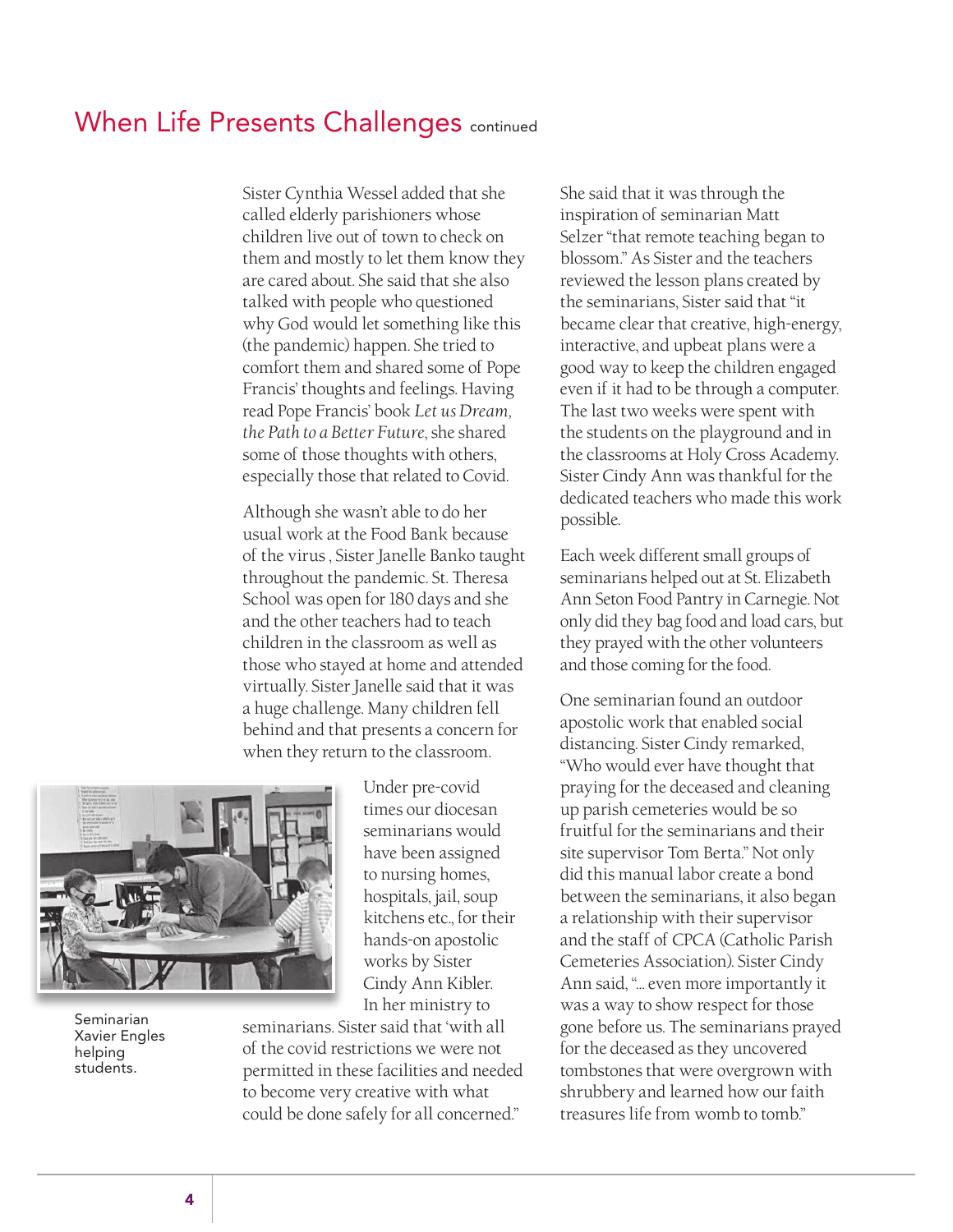Since our retired priests live on the same property as our seminarians, the question arose as how best to reach the priests who felt isolated after having been used to helping out with Masses at parishes which were then closed until just recently. Groups of 2 seminarians at a time met outdoors or by social distancing in a conference room. Those gatherings proved to be enjoyable for the priests and seminarians and also helped the seminarians to learn more about what it means to be a priest.

Since Sister Cindy Ann was not able to gather in person with moms of seminarians and clergy, she held Zoom gatherings where they shared prayer, Thanksgiving traditions, and Stations of the Cross for Vocations. It was an opportunity to tap in to see how everyone was surviving. The annual retreat which had normally been held at the Martina Spiritual Renewal Center for the Women of the Diaconal Community ( wives and widows of Permanent Deacons) was shortened to a day retreat since many women were a bit apprehensive about staying an entire weekend. When the facilitator could not travel because of Covid, Bishop William Waltersheid graciously filled in and led the group in a lovely day of prayer. Sister said that even with masks on, the women "were elated to see one another in person and to enjoy the wonderful



cooking and environment that is provided at our Martina Spiritual Renewal Center.

Sister Cindy Ann added, "Personally for many decades I have had a 'card ministry' ". Although her covid postage bill was higher than the norm, she continued to send cards of encouragement or made phone calls to those she knew were not able to be in their normal routines and missed having social interactions. She said, "Once some restrictions were lifted, it was such a joy to see how grateful people were to see one another."

Prayer has led many people to assist others in need, to encounter God in everyday situations. All of these encounters with God continue to remind us that we are pilgrims on a journey.

Seminarians Loc Tran, Tung Nguyen, Nick Wyliaz, Peter Henkels, Gabriel Schoone adjusting headstone, with site supervisor, Tom Berta.

We pray that we may be open to meet and follow our Lord wherever we are being led so that we may come to know, love, and serve Him ever more deeply in the people He puts in our lives.

Father Phil Przybyla with seminarians Brian Myler and Chris McMullen

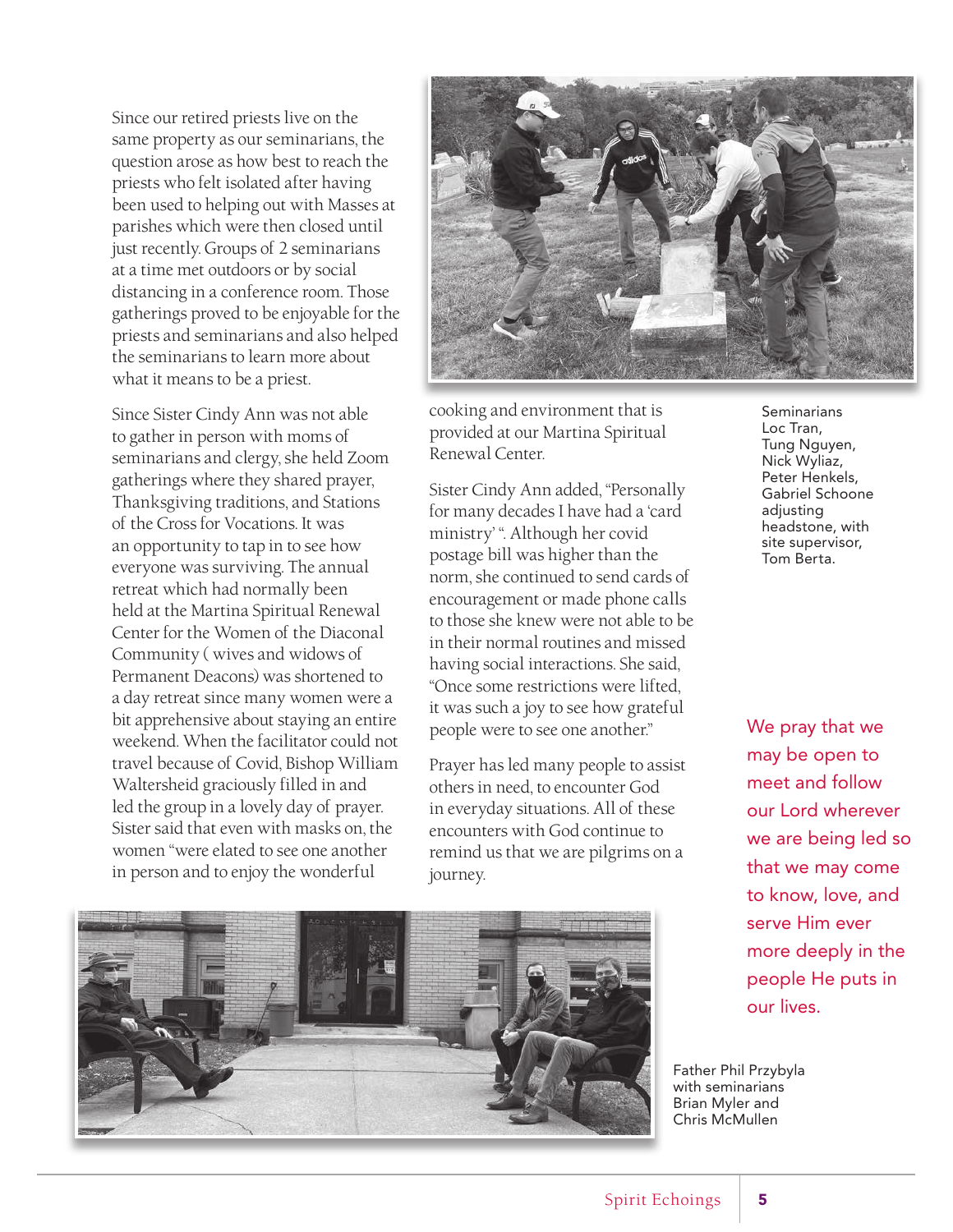

Sister gathers litter.

### Sisters Join in Public Witness

Women Religious in the diocese participated in an "International Day of Action for Rivers" on March 14th during Catholic Sisters Week.

This served as a Day of Public Witness as Sisters stood together in the spirit of Pope Francis' "Laudato Si".

> The Sisters met at Allegheny Landing in Pittsburgh at 1:00 PM. The program provided an opportunity to pray

together to thank God for the gifts given and to ask forgiveness for ways we have damaged and/or destroyed these gifts. This included a commitment to protect our water and our environment.

A River Trail Cleanup was the final feature of the day when those Sisters who were physically able, joined in cleaning up the area near our three rivers. They cleared 475 pounds of litter.

## Sisters Place

In 1993 at a meeting of leaders of women religious, the subject of poverty and homelessness was addressed. The sisters, who represented 13 congregations in Pittsburgh and which included Sisters of the Holy Spirit, saw this as a problem especially for women who functioned as single parents. The Sisters decided to work together and began by purchasing and furnishing homes in Clairton, PA. A playground for the children was provided as well as child care which enabled time for the mothers to receive the supportive

services, education, and job training they needed. As families eventually advanced to the stage whereby they were able to get jobs and provide for themselves and their families, they moved on and other families moved in.

Recently Sisters Place moved from Clairton to Brownsville Road in Pittsburgh where Sisters Place, Inc., a non-profit organization is now served by a staff assisted by many foundations and individuals who carry on the work once founded by Catholic Sisters.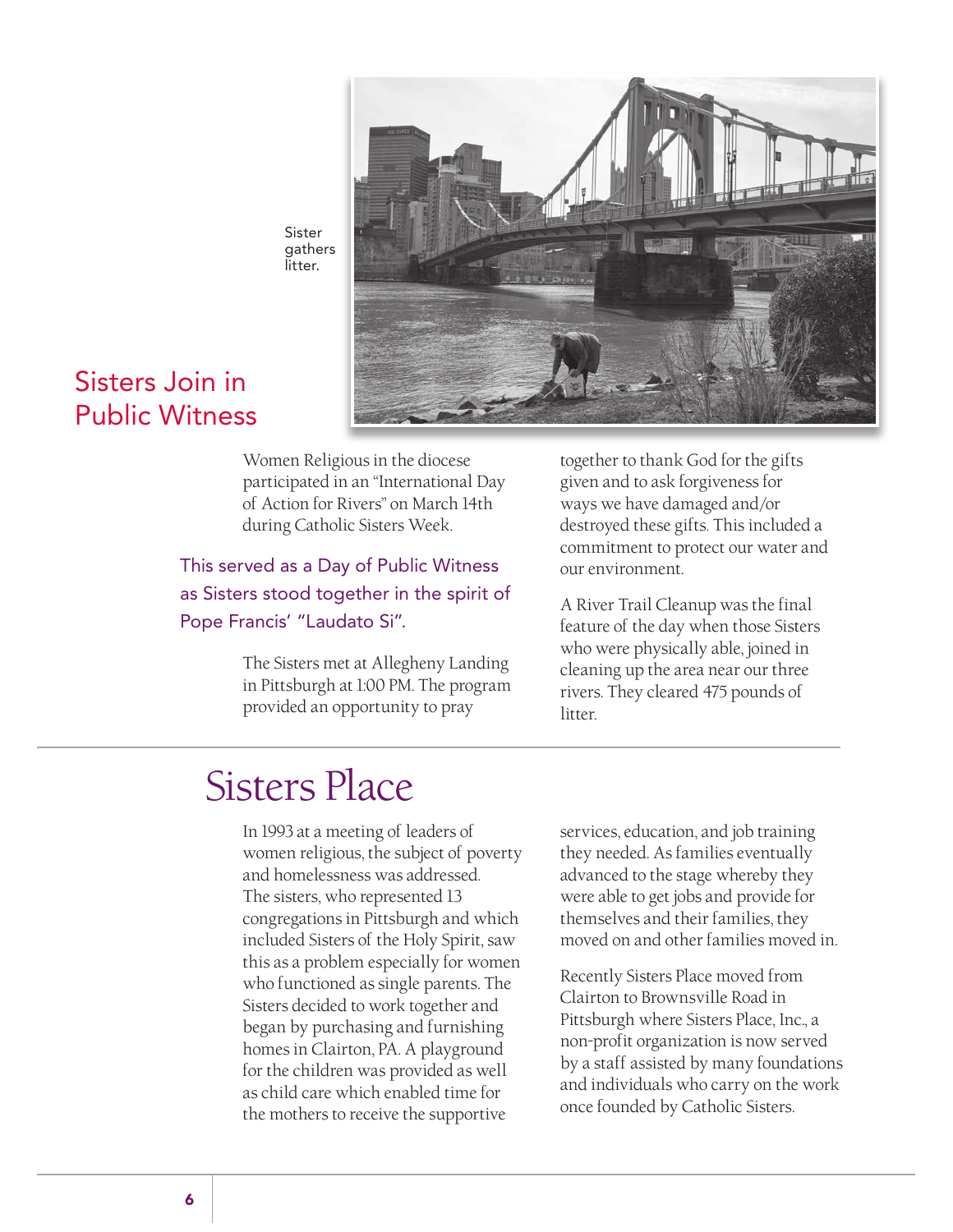

Pope Francis' Prayer For Peace Lord God of peace, hear our prayer!

We have tried so many times and over so many years to resolve our conflicts by our own powers and by the force of our arms. How many moments of hostility and darkness have we experienced; how much blood has been shed; how many lives have been shattered; how many hopes have been buried…But our efforts have been in vain.

Now, Lord, come to our aid! Grant us peace, teach us peace; guide our steps in the way of peace. Open our eyes and our hearts, and give us the courage to say:"Never again war!"; "With war everything is lost". Instill in our hearts the courage to take concrete steps to achieve peace.

Lord, God of Abraham, God of the Prophets, God of Love, you created us and you call us to live as brothers and sisters. Give us the strength daily to be instruments of peace; enable us to see

everyone who crosses our path as our brother or sister. Make us sensitive to the plea of our citizens who entreat us to turn our weapons of war into implements of peace, our trepidation into confident trust, and our quarreling into forgiveness.

Keep alive with us the flame of hope, so that with patience and perseverance we may opt for dialogue and reconciliation. In this way may peace triumph at last, and may the words "division', "hatred" and "war" be banished from the heart of every man and woman. Lord, defuse the violence of our tongues and our hands. Renew our hearts and minds, so that the word which always brings us together will be "brother", and our way of life will always be that of: Shalom, Peace, Salaam!

Amen.